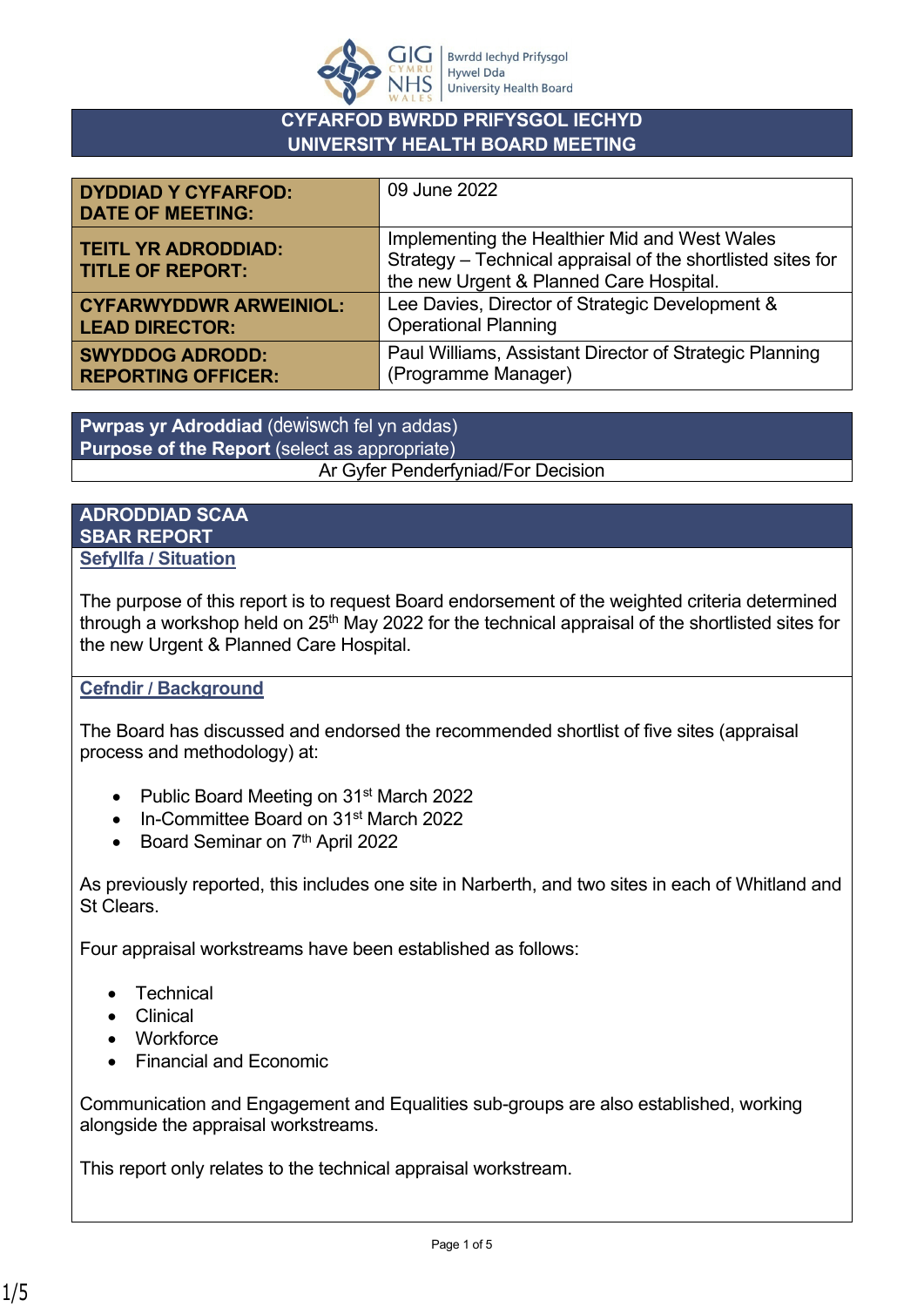### *Technical Appraisal Workstream*

The technical appraisal process previously endorsed by Board included an evaluation criteria workshop, held on 26<sup>th</sup> April, 2022, to debate and discuss the proposed technical appraisal criteria for the evaluation of the shortlisted sites. The outcome of this workshop was endorsed by the Board on  $26<sup>th</sup>$  May 2022. A workshop was held on  $25<sup>th</sup>$  May, 2022 to weight those evaluation criteria, which included 52% public representation, with the remaining 48% comprising of UHB invited participants (staff) and other stakeholders. The outcome of the workshop is set out in the Assessment section of this report.

### **Asesiad / Assessment**

On 25<sup>th</sup> May 2022, a virtual workshop was held with the public, staff, key stakeholders and expert advisers to 'weight' or assign priority of the relative importance of the technical criteria to be used in the evaluation of the shortlisted sites.

The workshop was hosted by the Assistant Director of Planning and independently facilitated by the Consultation Institute.

Voting was limited to the public and qualifying staff members. To achieve the 'balanced room', votes from public stakeholders were in the majority, consistent with the commitment previously endorsed by the Board.

In preparation for the workshop, efforts were made to ensure sufficient public representation across a range of characteristics and geographical areas. Whilst the workshop was extremely positive and there was good input from the public delegates, some participants withdrew a few days before and on the day, meaning that the representation was not as comprehensive as planned. A report is being completed which details the efforts made over the period leading up to the workshop to ensure geographic representation and representation from those with protected characteristics under equalities legislation. The key issue to note, however, was that the desired 52% / 48% split of public representation to staff was achieved.

The structure of the workshop included:

- The background and context, with opportunity for question and answers
- Presentation of the technical criteria, with opportunity for question and answers
- Weighting of the technical criteria by the public and staff representatives through an online system 'Mentimeter'.

There were 22 public and 20 staff votes received, resulting in 52.38% public representation in the vote.

Main themes and questions included:

- How the process has come together in considering the technical appraisal alongside the other appraisal workstreams, including how issues from a public perspective such as workforce considerations should be treated in the technical appraisal
- The balance of representation amongst the public attending the two workshops and how this was derived
- Nuances between the criteria and perception of any overlap between criteria
- Methodologies and/or definition used when collecting information in support of the technical appraisal, ie types of population data used
- Clarity on whether specific considerations concerned with geographical areas have been included as part of the land appraisal process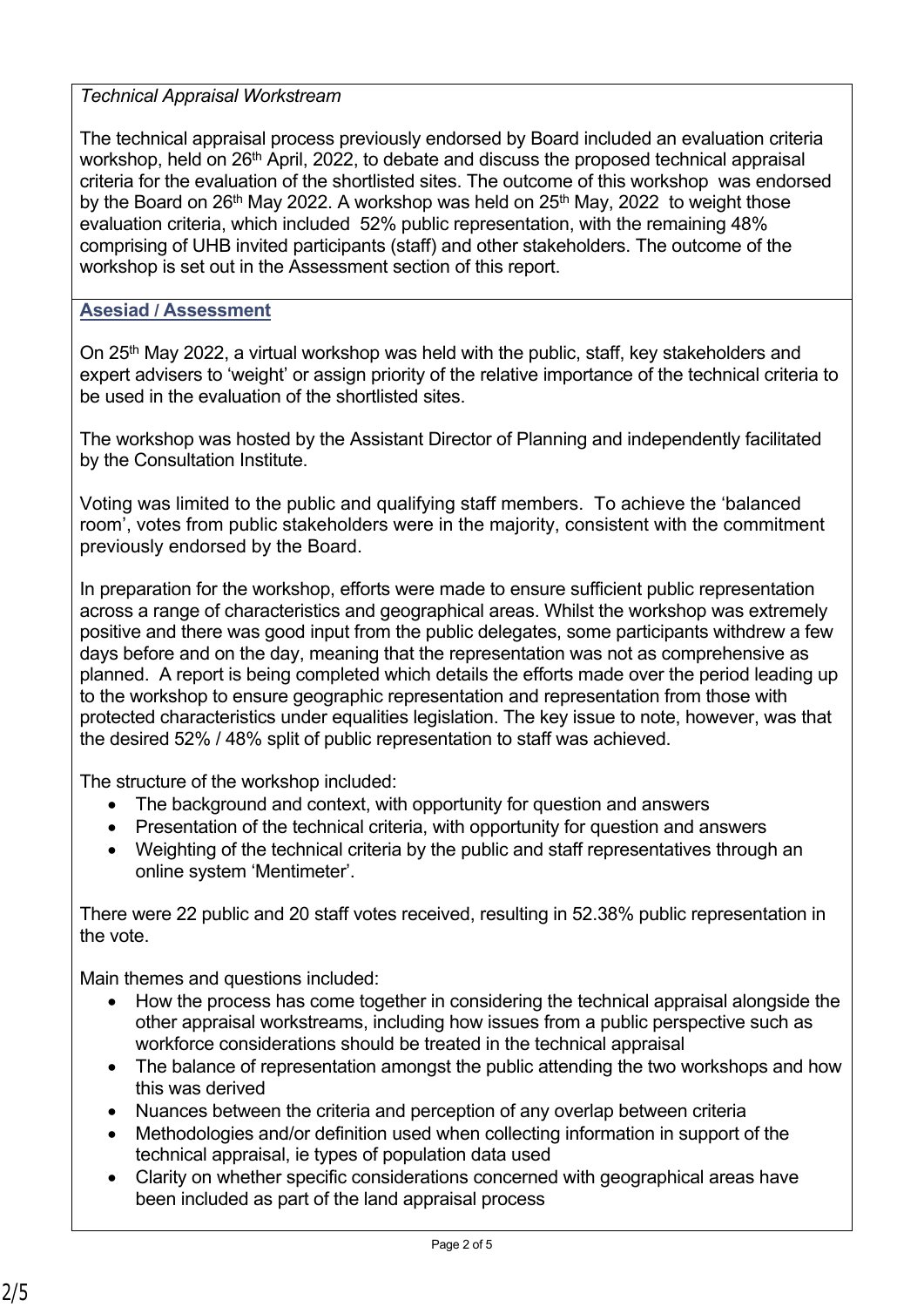There were also a number of observations from participants who included their views as part of the 'chat' facility.

The workshop output scoring pattern is shown below:

|                                        | <b>Frequency of Score Provided</b> |               |          | <b>Total</b><br><b>Number</b> |   |                      |    |    |                 |     |                |
|----------------------------------------|------------------------------------|---------------|----------|-------------------------------|---|----------------------|----|----|-----------------|-----|----------------|
| Criteria                               |                                    |               |          |                               |   | 1 2 3 4 5 6 7 8 9 10 |    |    |                 |     | <b>Scoring</b> |
| Site conditions                        | 4                                  |               | 5        | 3                             |   | 10 <sub>1</sub>      | 2  | 3  | 3               | 3   | 42             |
| Infrastructure, Access & Active Travel |                                    |               | 2        |                               | 3 | 2                    | 9  | 16 | $\mathcal{P}$   | 5   | 42             |
| Environment and Ecology                | 2                                  | っ             | 6        | 2                             | 9 | 11                   | 4  | 4  |                 |     | 42             |
| <b>Efficiency of Design</b>            |                                    |               | $\Omega$ | 3                             | 5 | 5                    | 12 | 11 | 3               |     | 42             |
| Sustainability                         | <sup>0</sup>                       |               | 2        |                               | 5 |                      | 8  | 10 | 5               | 3   | 42             |
| Acquisition & Planning                 | 6                                  | $\mathcal{P}$ | 5        |                               | 4 | 3                    | 6  | 5  |                 | 3   | 42             |
| Transport - Accessibility              | n                                  |               |          |                               |   |                      |    | 8  | 10 <sub>1</sub> | 120 | 42             |

When considered by individual votes for the weighting of each criterion:

- The table above shows the number votes provided in the range 1-to-10
- All criterion were ranked by all voting participants (42)
- Individual votes were provided anonymously
- The distribution of votes shows a consistent spread of opinion, with those criteria viewed as most important ('Transport-Accessibility') attracting the highest level of 9 and 10 scores
- There does not appear to be any evidence of 'extreme scoring' in which participants might consistently score 1 for all criteria except for their preferred option where they provide a score of 10

| <b>Criteria</b>                   | Weighted<br><b>Average</b><br><b>Score</b> | Weight  |
|-----------------------------------|--------------------------------------------|---------|
| <b>Site Conditions</b>            | 5.35714                                    | 11.81%  |
| Infrastructure, Access and Travel | 7.11905                                    | 15.70%  |
| Environment and Ecology           | 5.28571                                    | 11.65%  |
| <b>Efficiency of Design</b>       | 6.64286                                    | 14.65%  |
| Sustainability                    | 6.90476                                    | 15.22%  |
| <b>Acquisition and Planning</b>   | 5.04762                                    | 11.13%  |
| <b>Transport - Accessibility</b>  | 9.0000                                     | 19.84%  |
| <b>TOTAL</b>                      | 45.3571                                    | 100.00% |

# **Weighted Scores:**

The weighted average score\* of each of the seven criteria has been used to produce the weighting which will be applied to options appraisal

In order of weighting (rounded) the criteria are:

- 1. Transport Accessibility 20%
- 2. Infrastructure, Access and Travel 16%
- 3. Sustainability 15%
- 4. Efficiency of Design 15%
- 5. Site Conditions 12% 6. Environment and Ecology 12%
- 7. Acquisition and Planning 11%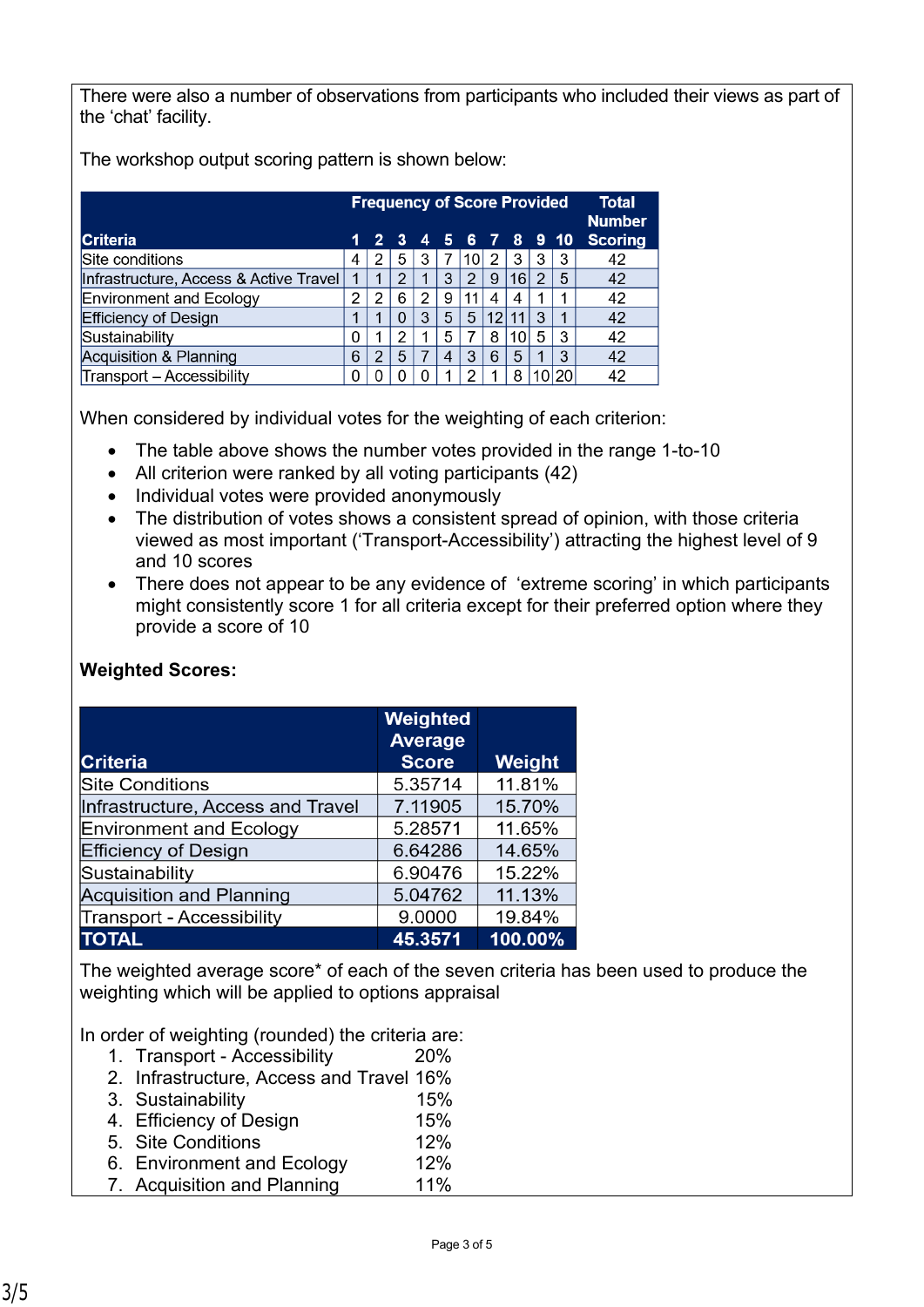\* These figures have been adjusted to take account of a transposition error made in inputting the scores of one participant who could not access Mentimeter directly due to local security settings.

Weightings for each criteria are also shown in the chart below:



The presentation used to support the workshop can be seen at Appendix 1. Details of those attending the workshop can be seen at Appendix 2.

The output report from the workshop is provided at Appendix 3.

## **Next steps:**

- A review of lessons learned in planning and delivering the workshop.
- Plan and conduct a workshop on  $28<sup>th</sup>$  June 2022, which will score the 5 shortlisted sites against the weighted technical evaluation criteria. This workshop will also target a minimum 52% public representation in the scoring process.

## **Argymhelliad / Recommendation**

The Board is requested to **ENDORSE** the technical criteria weightings to carry forward into the workshop on 28<sup>th</sup> June 2022, where the weighted criteria will be scored for each shortlisted site, noting that this will result in a rank order of preference from a technical perspective to be set alongside the outputs from the parallel appraisal workstreams.

| <b>Amcanion: (rhaid cwblhau)</b><br>Objectives: (must be completed)                              |                                                                                                       |
|--------------------------------------------------------------------------------------------------|-------------------------------------------------------------------------------------------------------|
| Cyfeirnod Cofrestr Risg Datix a Sgôr<br>Cyfredol:<br>Datix Risk Register Reference and<br>Score: | Risk 1196 - Insufficient investment in<br>facilities/equipment/digital infrastructure (risk score 16) |
| Safon(au) Gofal ac lechyd:<br>Health and Care Standard(s):                                       | 1.1 Health Promotion, Protection and Improvement                                                      |
| <b>Amcanion Strategol y BIP:</b><br><b>UHB Strategic Objectives:</b>                             | All Strategic Objectives are applicable                                                               |